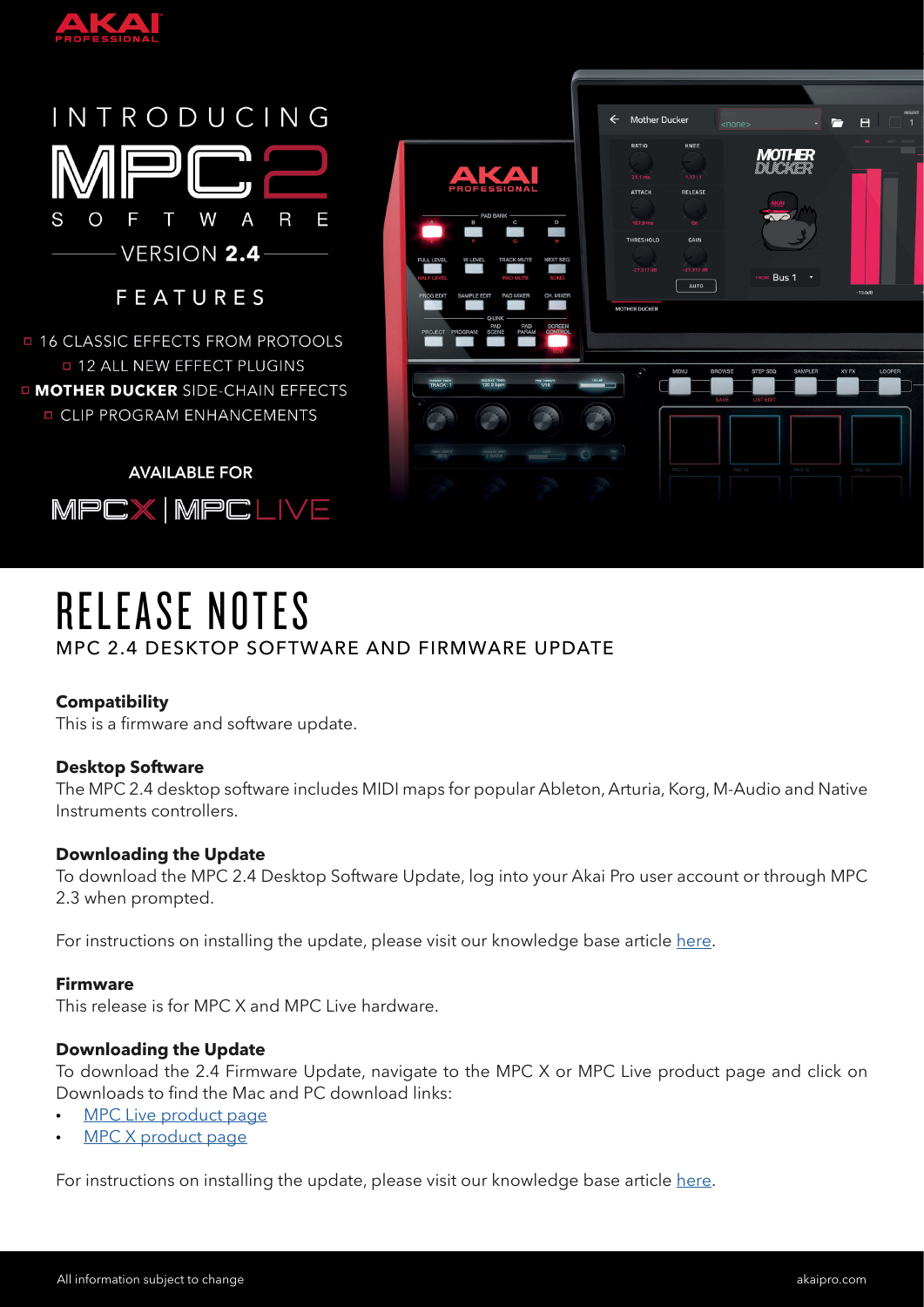

## **New Features**

The MPC standalone now includes the MPC AIR FX bundle comprising 28 effects written by the DSP gurus at AIR Music Technology. The original AIR Creative FX collection has been included as part of Pro Tools® since Version 8 and is considered the reference FX suite by some of the world's most respected audio professionals. These same effects from Pro Tools have been ported to MPC so you can use them in your standalone or desktop MPC software. The range of effects have also been greatly expanded to include twelve new plugins including the AIR Channel Strip and AIR Transient. Each effect has been expertly designed with ease of use in mind and the stunning new TUI layouts take using effects inside MPC to a whole new level.

## **16 Classic FX from ProTools:**

- **AIR Distortion:** Instantly adds colour to audio signals with multiple modes, and scalable amounts, of distortion.
- **AIR Enhancer:** Enhances the low and high broadband frequencies of an audio signal.
- **AIR Ensemble:** Applies fluid, shimmering modulation effects to the selected audio signal.
- **AIR Filter Gate:** Highly-acclaimed plug-in that chops an audio signal into staccato rhythmic patterns with variable filtering, amplitude, and panning.
- **AIR Flanger:** Applies a short modulating delay to the selected audio signal.
- **AIR Freq Shift:** Shifts the audio signal's individual frequencies, creating a unique effect.
- **AIR Fuzz-Wah:** Adds colour to an audio signal with various types, and varying amounts, of transistorlike distortion.
- **AIR Kill EQ:** Instantly mutes the Low, Mid or High broadband frequency range independently from an audio signal - a popular effect with DJs and is commonly heard in contemporary electronic music production.
- **AIR Lo-Fi:** Bit-crush, down-sample, clip and rectify the selected input signal.
- **AIR Multi-Chorus:** Applies a thick, complex Chorus effects to an audio signal.
- **AIR Non-Linear Reverb:** Applies a special gated or reversed Reverb effect to the audio signal, creating a synthetic, processed ambience.
- **AIR Phaser:** Applies a phaser to an audio signal for that much sought-after "wooshy," "squishy" sound.
- **AIR Reverb:** Applies Reverb to the audio signal, creating a sense of room or space perfect for Effect Send inserts or Main Effects inserts.
- **AIR Spring Reverb:** A faithful emulation of the classic spring reverb sound.
- **AIR Stereo Width:** A useful plug-in that creates a wider stereo presence within the source audio.
- **AIR Talkbox:** Instantly add voice-like resonances to selected audio signals.

## **12 All-New Plugins**

- **AIR Channel Strip:** Specially written for MPC this channel strip combines multiple sections with a super-fast interface for getting incredible results. The equalization section features a high-pass filter, low shelf, high shelf, and a fully parametric mid-band. The dynamics section includes AIR compressor and gate algorithms, which are perfect for achieving hard-hitting drum sounds.
- **AIR Compressor:** A production mainstay. Use this Compressor to change the dynamic range of a signal by automatically reducing its gain if it exceeds a certain level.
- **AIR Delay:** A classic stereo delay featuring a feedback path that has a filter within it to shape the tonality of the repeats. The Ratio and Width parameters enable you to a achieve a wide range of stereo delay effects.
- **AIR Diff Delay:** Delay line effect that is synchronized to the session tempo and uses an adjustable amount of diffusion, thus emulating the dissipation of echoes in reverberant space.
- **AIR Filter:** Applies a filter to an incoming audio signal and then applies a selectable type of distortion and reduction to the filtered signal.
- **AIR Maximizer:** A limiter specifically developed for professional mastering.
- **AIR Noise Gate:** A classic gate effect with a dedicated denoise section to achieve a smoother gate